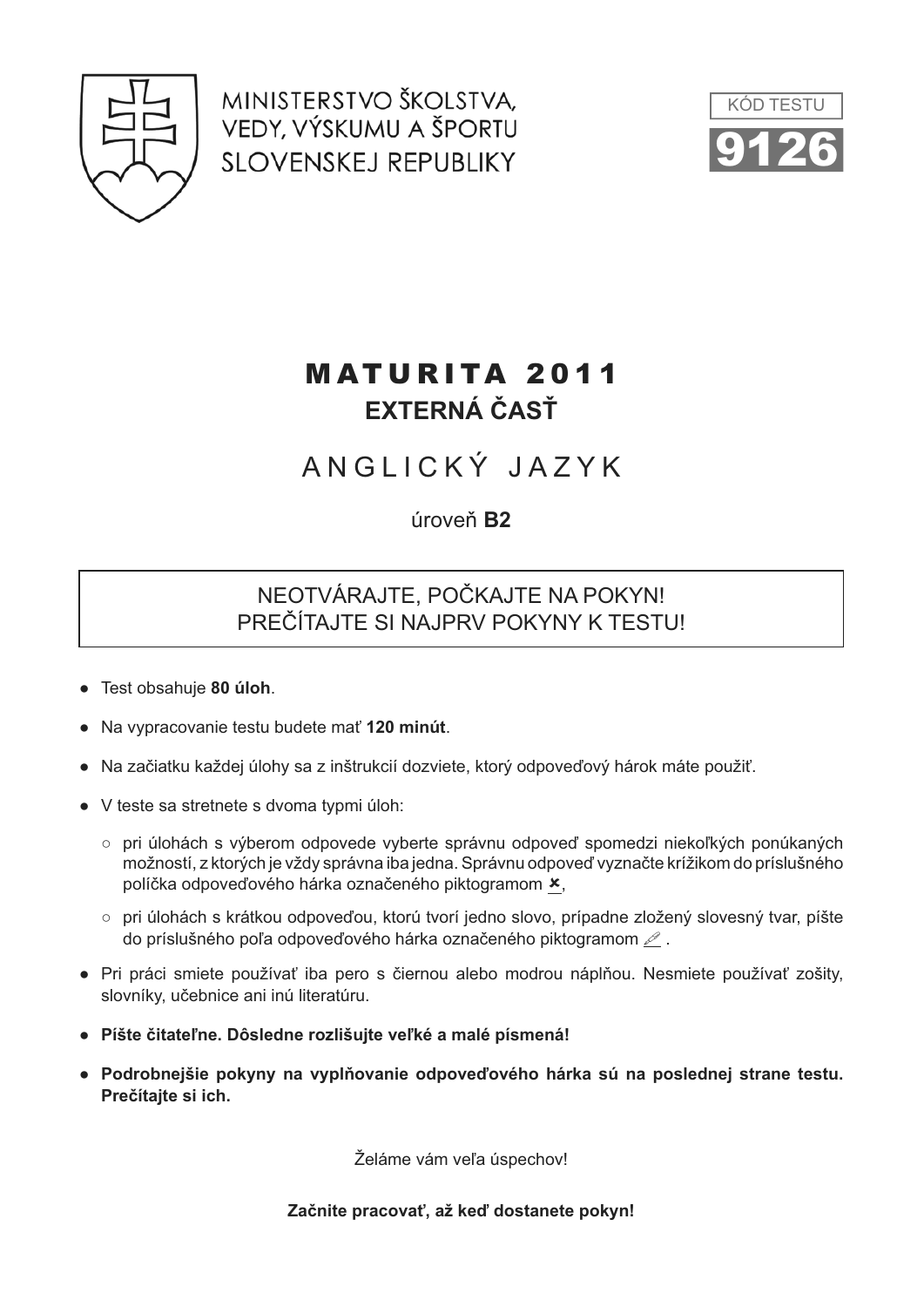## Section I - LISTENING (20 points)

*This section of the test has three parts. You will hear three recordings which you will listen to twice. While listening, answer the questions in the appropriate part of the test.*

| Part 1: An Interview with an Oxford Graduate (7 points)                                                                                                                                                                                         |  |  |  |  |
|-------------------------------------------------------------------------------------------------------------------------------------------------------------------------------------------------------------------------------------------------|--|--|--|--|
| You will hear an interview with Terry Jones, an Oxford graduate and a well-known actor, writer and<br>director. For statements $01-07$ , choose the correct answer $(A)$ , $(B)$ , $(C)$ or $(D)$ . There is always only<br>one correct answer. |  |  |  |  |
| Mark your answers on the answer sheet labelled with x.                                                                                                                                                                                          |  |  |  |  |
| Now you have 2 minutes to read the tasks.                                                                                                                                                                                                       |  |  |  |  |
| 01<br>Terry Jones was invited for an interview                                                                                                                                                                                                  |  |  |  |  |
| (A) only by Oxford University                                                                                                                                                                                                                   |  |  |  |  |
| (B) by both Oxford and Cambridge universities                                                                                                                                                                                                   |  |  |  |  |
| (C) by three universities including Oxford                                                                                                                                                                                                      |  |  |  |  |
| (D) by more than three universities                                                                                                                                                                                                             |  |  |  |  |
| Latin and Old English were<br>02                                                                                                                                                                                                                |  |  |  |  |
| (A) his favourite subjects                                                                                                                                                                                                                      |  |  |  |  |
| (B) his most hated subjects                                                                                                                                                                                                                     |  |  |  |  |
| (C) the subjects he did not choose                                                                                                                                                                                                              |  |  |  |  |
| (D) the subjects he was weak at                                                                                                                                                                                                                 |  |  |  |  |
| Terry mentioned J.R.R. Tolkien in connection with<br>03                                                                                                                                                                                         |  |  |  |  |
| (A) reading his books                                                                                                                                                                                                                           |  |  |  |  |
| (B) meeting him in the library                                                                                                                                                                                                                  |  |  |  |  |
| (C) a funny situation                                                                                                                                                                                                                           |  |  |  |  |
| (D) a conference                                                                                                                                                                                                                                |  |  |  |  |
| Terry's activities were connected with Michael Rudman and David Aukin because<br>04                                                                                                                                                             |  |  |  |  |
|                                                                                                                                                                                                                                                 |  |  |  |  |
| (A) they were his closest colleagues at school                                                                                                                                                                                                  |  |  |  |  |
| (B) they restarted a drama group at the college                                                                                                                                                                                                 |  |  |  |  |
| (C) they rewrote drama works together                                                                                                                                                                                                           |  |  |  |  |
| (D) they were later employed at the National Theatre                                                                                                                                                                                            |  |  |  |  |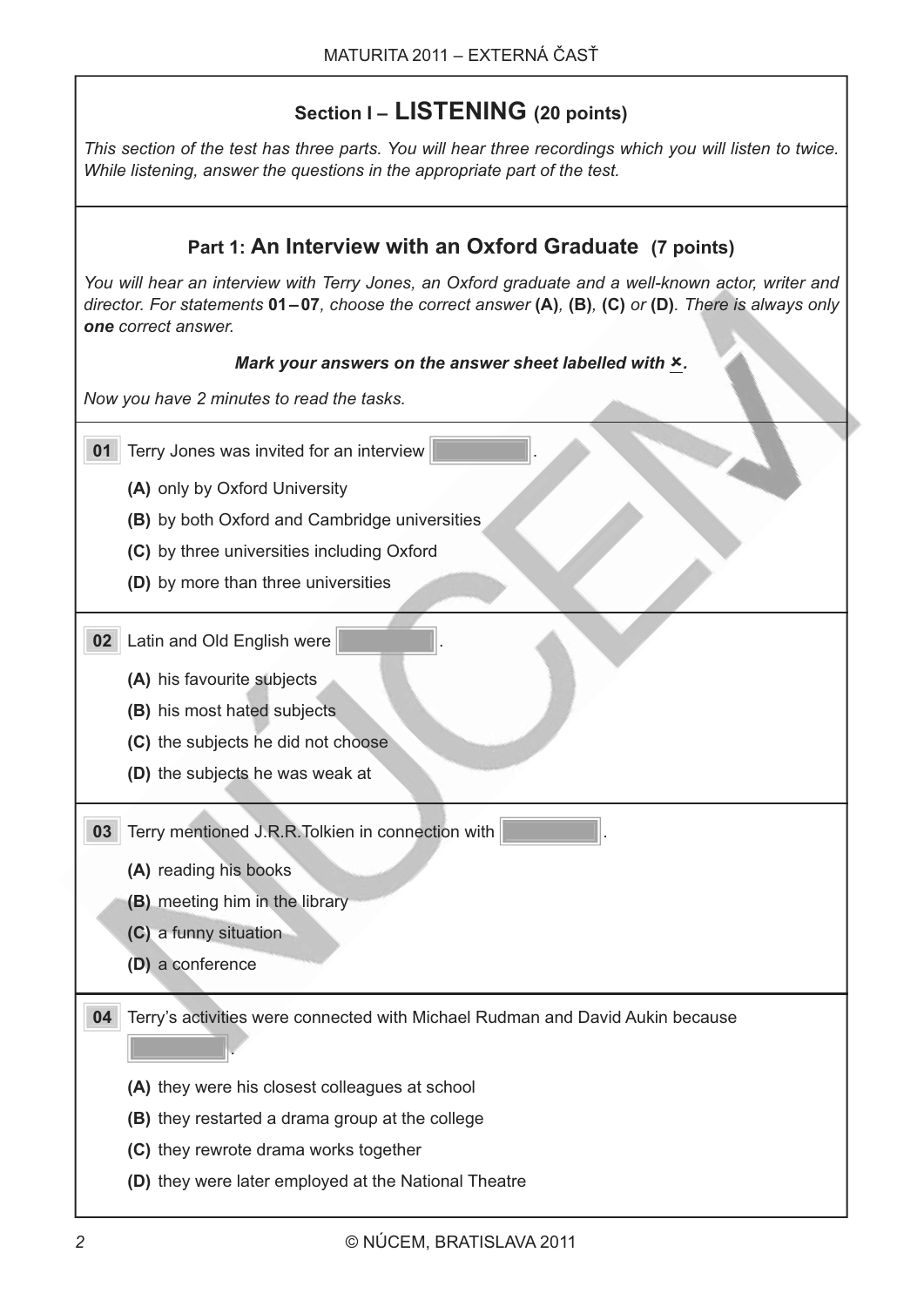| 05                                                                                          | Because of Paul McDowell, Terry became involved in                                                                                               |                   |            |
|---------------------------------------------------------------------------------------------|--------------------------------------------------------------------------------------------------------------------------------------------------|-------------------|------------|
| (A) designing                                                                               |                                                                                                                                                  | (B) directing     |            |
| (C) contemporary literature                                                                 |                                                                                                                                                  | (D) show business |            |
| 06<br>(B) after finishing his studies at Oxford<br>(C) before he started studying at Oxford | Terry became a well-known actor in the West End<br>(A) one year before he graduated from Oxford<br>(D) much later after he graduated from Oxford |                   |            |
| 07                                                                                          | During his studies at Oxford, Terry developed as an actor, designer and                                                                          |                   |            |
| (A) musician                                                                                | (B) journalist                                                                                                                                   | (C) script-writer | (D) singer |
|                                                                                             | Please turn the page and continue with Section I.                                                                                                |                   |            |

 $\overline{\phantom{a}}$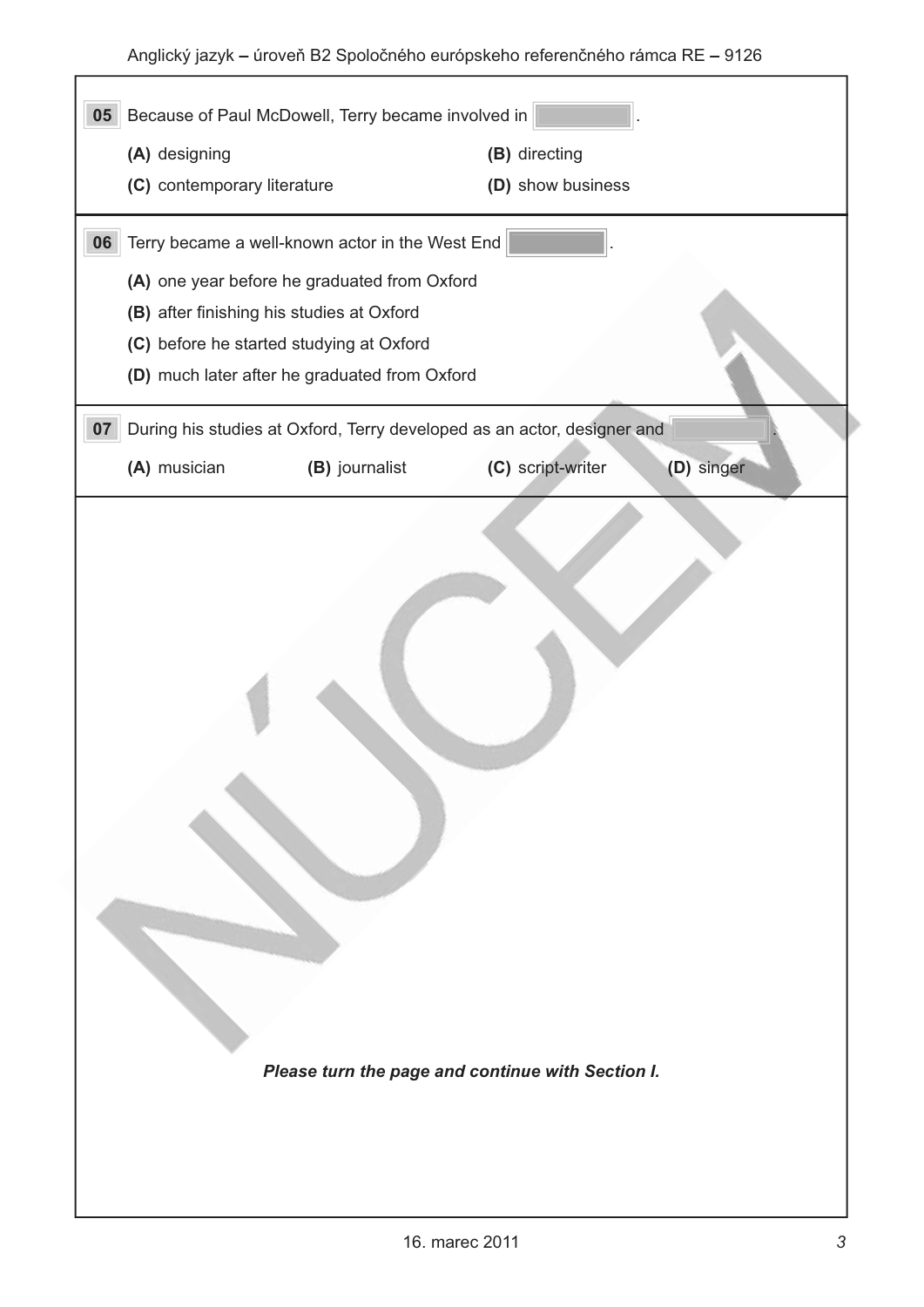| Part 2: Look For New Solutions (6 points)                                                                                                                                                                                   |                |  |  |
|-----------------------------------------------------------------------------------------------------------------------------------------------------------------------------------------------------------------------------|----------------|--|--|
| You will hear a true story of Christine Maskill, who became unemployed but did not give up. For<br>statements 08-13, decide whether the statements are true (A), false (B) or whether the information<br>was not given (C). |                |  |  |
| Mark your answers on the answer sheet labelled with x.                                                                                                                                                                      |                |  |  |
| Now you have 2 minutes to read the tasks.                                                                                                                                                                                   |                |  |  |
| 08 After losing her job, Christine was worried that she could not support her son.                                                                                                                                          |                |  |  |
| (A) true<br>(B) false                                                                                                                                                                                                       | (C) not stated |  |  |
| 09<br>Christine was employed in a company financed by private investors.                                                                                                                                                    |                |  |  |
| (A) true<br>(B) false                                                                                                                                                                                                       | (C) not stated |  |  |
|                                                                                                                                                                                                                             |                |  |  |
| 10<br>Changes in the structure of the company led to Christine's unemployment.                                                                                                                                              |                |  |  |
| $(A)$ true<br>(B) false                                                                                                                                                                                                     | (C) not stated |  |  |
|                                                                                                                                                                                                                             |                |  |  |
| 11<br>The initial idea to become self-employed came after she consulted Business Link.                                                                                                                                      |                |  |  |
| (B) false<br>$(A)$ true                                                                                                                                                                                                     | (C) not stated |  |  |
| 12 A Business Link advisor offered her an alternative of working with minimum costs.                                                                                                                                        |                |  |  |
| (A) true<br>(B) false                                                                                                                                                                                                       | (C) not stated |  |  |
|                                                                                                                                                                                                                             |                |  |  |
| Christine will be training young IT clients.<br>13                                                                                                                                                                          |                |  |  |
| (A) true<br>(B) false                                                                                                                                                                                                       | (C) not stated |  |  |
|                                                                                                                                                                                                                             |                |  |  |
|                                                                                                                                                                                                                             |                |  |  |
|                                                                                                                                                                                                                             |                |  |  |
|                                                                                                                                                                                                                             |                |  |  |
|                                                                                                                                                                                                                             |                |  |  |
|                                                                                                                                                                                                                             |                |  |  |
|                                                                                                                                                                                                                             |                |  |  |
|                                                                                                                                                                                                                             |                |  |  |
|                                                                                                                                                                                                                             |                |  |  |
|                                                                                                                                                                                                                             |                |  |  |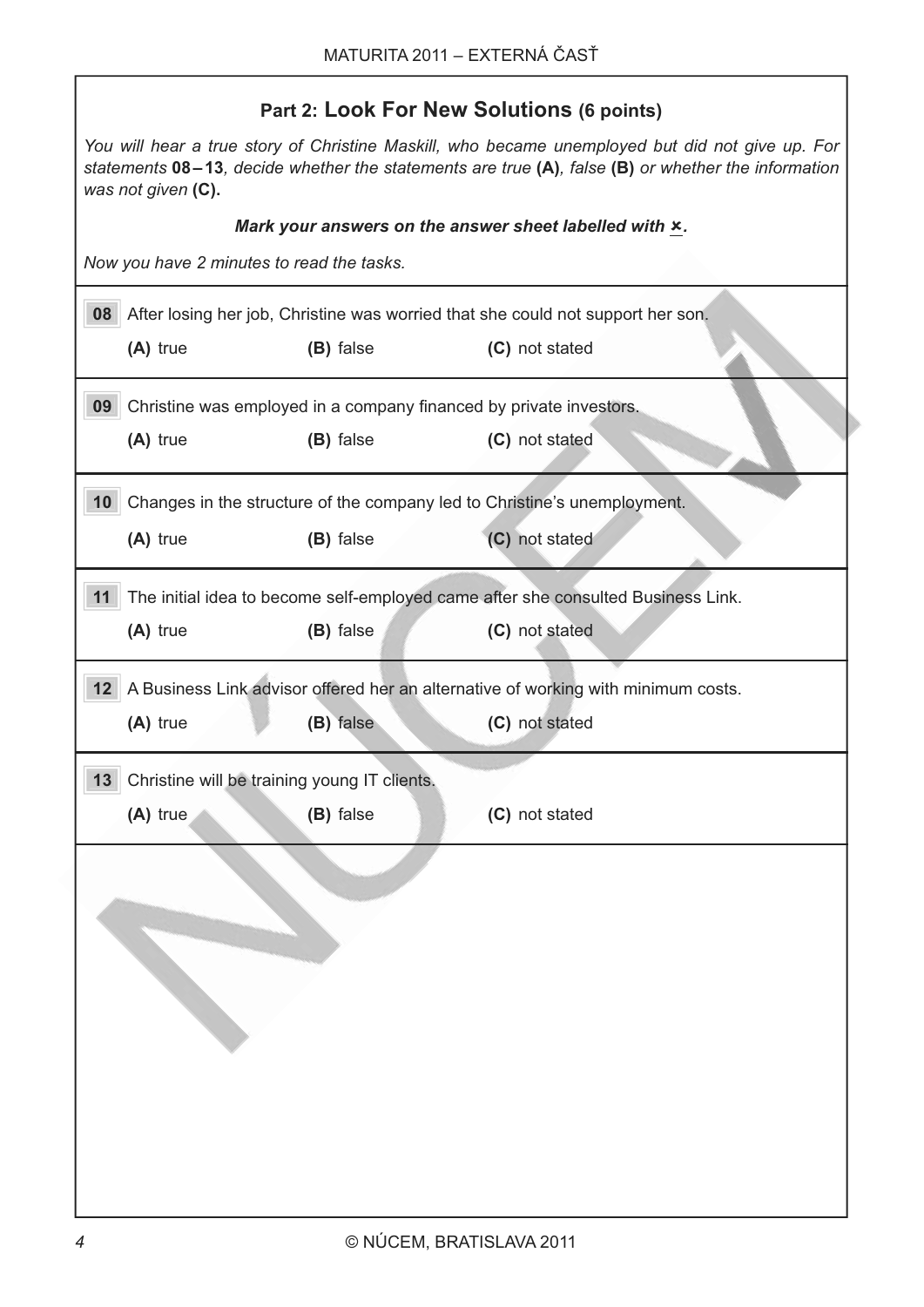### Part 3: How to Deal with Stressful Situations (7 points)

*You will hear a radio programme about stressful situations and the ways to cope with them. Listen to six pieces of advice. Below, you can read the information (14-20), which is in the wrong order. Indicate the order in which you hear the information by writing a number 1 – 6 next to the number tndicate the order in which you hear the information by writing a number 1−6 next to the number<br>that indicates the information. Be careful, there is one extra piece of information – put ╳ next to the number indicating extra information.*

### Write your answers on the answer sheet labelled with  $\mathcal{L}$  .

*Now you have 2 minutes to read the tasks.* 

| 14<br>Decide on priorities.                    |
|------------------------------------------------|
| 15 Have a relaxing break.                      |
| Create helpful routines.<br>16                 |
| Clarify the misunderstandings.<br>17           |
| Make any rejection politely.<br>18             |
| 19<br>Make better choices.                     |
| Influence the surroundings.<br>20 <sub>2</sub> |
| This is the end of Section I.                  |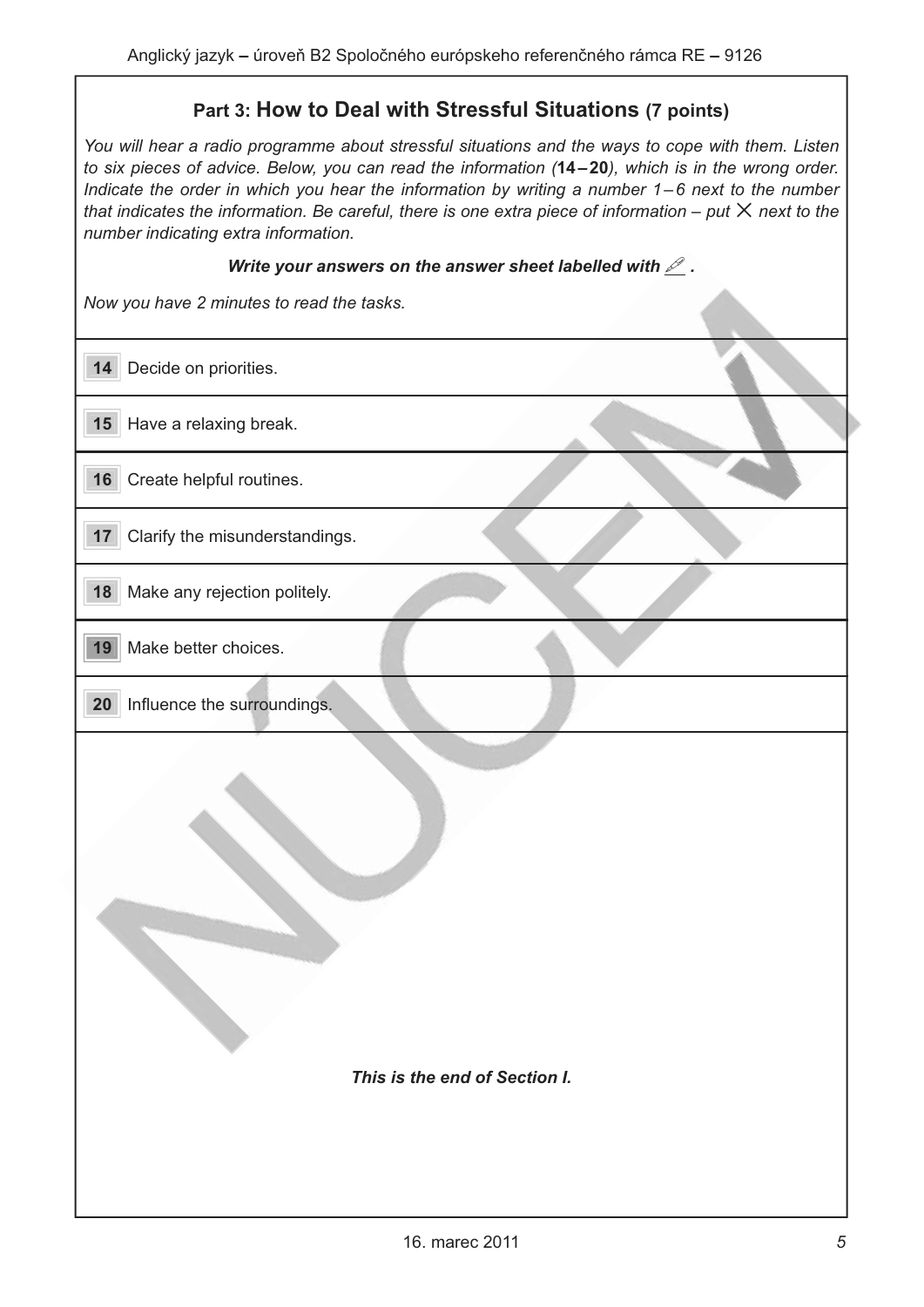## **Section II - LANGUAGE IN USE (40 points)**

*This section of the test has three parts. To complete this section of the test, you will need approximately 45 minutes.* 

| Part 1: A Rising Tennis Star (20 points)                                                                                                                                 |  |  |  |
|--------------------------------------------------------------------------------------------------------------------------------------------------------------------------|--|--|--|
| For questions 21–40, read the text below. Decide which word or phrase $(A)$ , $(B)$ , $(C)$ or $(D)$ best fits<br>each space. There is an example at the beginning (00). |  |  |  |
| Example:<br>00<br>$-(C)$                                                                                                                                                 |  |  |  |
| Mark your answers on the answer sheet labelled $x$ .                                                                                                                     |  |  |  |
| Daniela Hantuchova announced her arrival as a serious contender in women's tennis by taking her                                                                          |  |  |  |
| at Indian Wells. She has taken two major<br>first tour<br>00<br>21<br>towards tennis stardom                                                                             |  |  |  |
| in as many months. At January's Australian Open, she upstaged resident pin-up girl Anna Kournikova                                                                       |  |  |  |
| the women's doubles final in a little black cocktail dress.<br>by<br>22                                                                                                  |  |  |  |
| 23<br>And now – more significantly – she has shown she has the<br>to match the glamour by                                                                                |  |  |  |
| beating Martina Hingis to take her first WTA Tour title. The Slovak teenager's confident 6-3 6-4                                                                         |  |  |  |
| in Indian Wells confirmed the promise she has shown since<br>24<br>the tour full-<br>25                                                                                  |  |  |  |
| time in 2002.                                                                                                                                                            |  |  |  |
| Hantuchova already has two Grand Slam titles to her name at just $18 - \text{not}$ to mention a host                                                                     |  |  |  |
| of websites<br>26<br>to her backhands and hemlines in equal measure. She won the mixed                                                                                   |  |  |  |
| doubles at<br>27<br>Wimbledon last year and at the Australian Open in January. And she also                                                                              |  |  |  |
| 28<br>the women's doubles final in Melbourne, partnering Arantxa Sanchez-Vicario against                                                                                 |  |  |  |
| Hingis and Kournikova.                                                                                                                                                   |  |  |  |
| her ranking from 26 to 17 and taken her<br>Now, mastering Hingis in a straight fight has<br>29                                                                           |  |  |  |
| 30<br>to a new level in the singles game. But Hantuchova has higher<br>still. Her<br>31                                                                                  |  |  |  |
| British coach, Nigel Sears, said: 'Her goal is to end the year in the top 16. Some people think we are                                                                   |  |  |  |
| crazy but we<br>32<br>a great start to the year.'                                                                                                                        |  |  |  |
| The daughter of<br>33<br>university professor and a toxicologist from Bratislava, Hantuchova                                                                             |  |  |  |
| began her tennis education aged six. Coached initially by her grandmother, a former national champion,                                                                   |  |  |  |
| she quickly became one of the stars of the international junior circuit. A contemporary of Kim Clijsters,                                                                |  |  |  |
| Jelena Dokic and Elena Dementieva, she has taken longer to mature than her<br>. But she<br>34                                                                            |  |  |  |
| is now gaining on them in leaps and bounds. Standing almost six feet tall, the feisty, long-legged                                                                       |  |  |  |
| Hantuchova packs surprising<br>35<br>into her thin frame. Her serve is rated as one of the best                                                                          |  |  |  |
| in the game, as<br>36<br>for its movement and variation as its raw speed.                                                                                                |  |  |  |
| Kournikova may have won the Australian doubles title at Hantuchova's<br>37<br>. But her                                                                                  |  |  |  |
| looks continue to earn her more fame and fortune<br>38<br>her performances on court, costing                                                                             |  |  |  |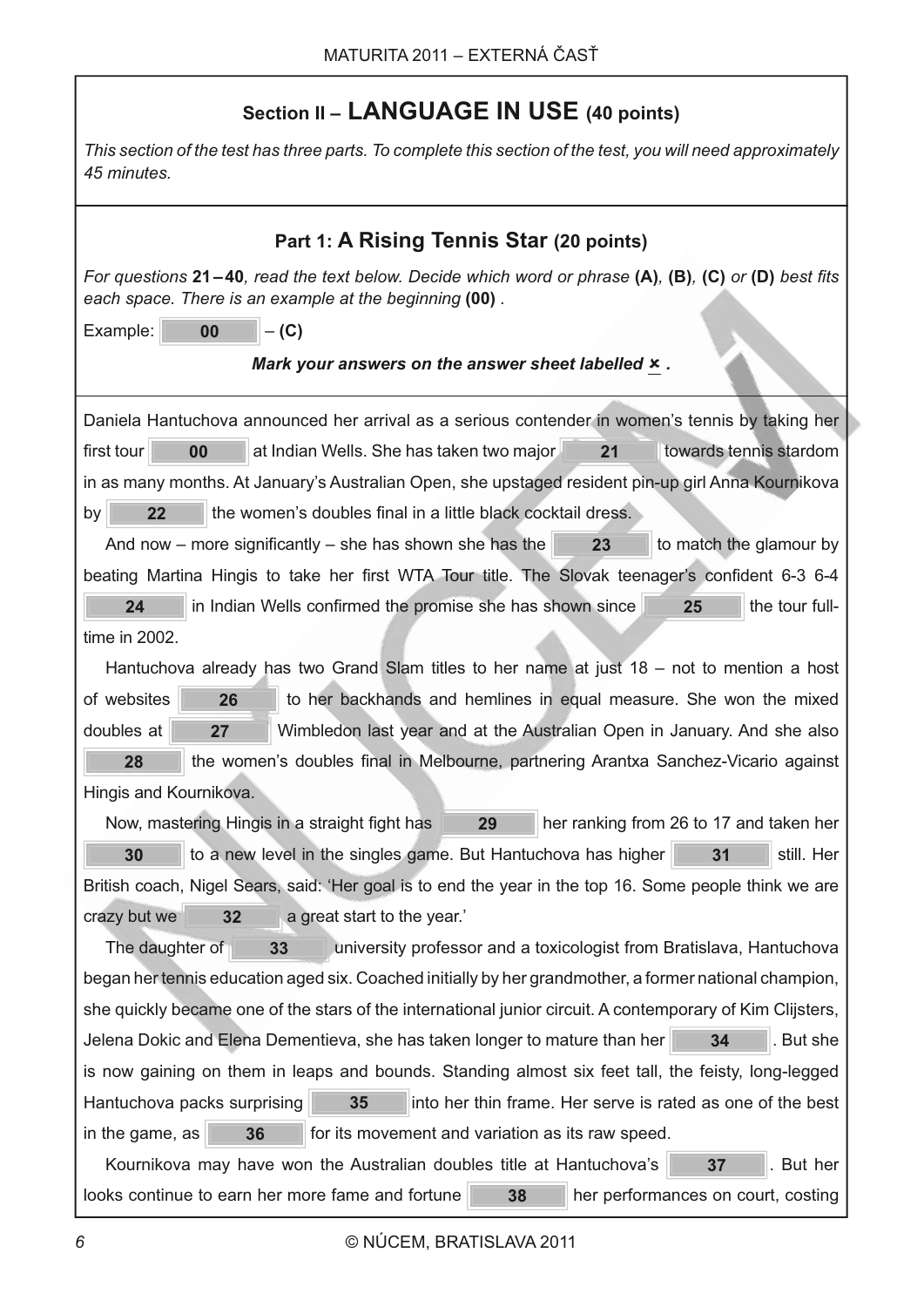| her credibility<br>39<br>a serious contender. Hantuchova's progress to date suggests that she<br>can avoid a similar<br>40 |                                                                                       |               |                  |
|----------------------------------------------------------------------------------------------------------------------------|---------------------------------------------------------------------------------------|---------------|------------------|
| (A) diploma<br>00 <sub>1</sub>                                                                                             | (B) prize                                                                             | $(C)$ title   | (D) reward       |
| 21<br>(A) tracks                                                                                                           | (B) steps                                                                             | (C) traces    | (D) prints       |
| (A) controlling<br>22                                                                                                      | (B) contrasting                                                                       | (C) competing | (D) contesting   |
| 23<br>(A) service                                                                                                          | (B) game                                                                              | (C) play      | (D) round        |
| (A) victory<br>24                                                                                                          | (B) winner                                                                            | (C) gainer    | (D) success      |
| 25<br>(A) attending                                                                                                        | (B) taking part                                                                       | (C) visiting  | (D) joining      |
| (A) sacrified<br>26                                                                                                        | (B) worshipped                                                                        | (C) involved  | (D) dedicated    |
| (A) both<br>27                                                                                                             | (B) either                                                                            | (C) whole     | $(D)$ all        |
| (A) achieved<br>28                                                                                                         | (B) got                                                                               | (C) reached   | (D) obtained     |
| 29<br>(A) risen                                                                                                            | (B) arisen                                                                            | (C) raised    | (D) rose         |
| (A) nomination<br>30                                                                                                       | (B) label                                                                             | (C) mark      | (D) reputation   |
| 31<br>(A) careers                                                                                                          | (B) ambitions                                                                         | (C) prospects | (D) perspectives |
| 32                                                                                                                         | (A) already have made (B) have already made (C) had already made (D) had made already |               |                  |
| $(A)$ a<br>33                                                                                                              | $(B)$ an                                                                              | $(C)$ the     | $(D)$ –          |
| 34 (A) strugglers                                                                                                          | (B) opposites                                                                         | (C) fighters  | (D) rivals       |
| (A) pressure<br>35                                                                                                         | (B) effort                                                                            | (C) power     | (D) force        |
| (A) much<br>36 <sup>°</sup>                                                                                                | (B) many                                                                              | (C) little    | (D) few          |
| (A) approval<br>37 <sup>2</sup>                                                                                            | (B) expense                                                                           | (C) stake     | (D) exclusion    |
| (A) like<br>38                                                                                                             | $(B)$ as                                                                              | $(C)$ than    | $(D)$ –          |
| 39<br>$(A)$ as                                                                                                             | (B) such as                                                                           | (C) like      | (D) what         |
| 40<br>(A) perspective                                                                                                      | (B) fate                                                                              | $(C)$ life    | (D) vision       |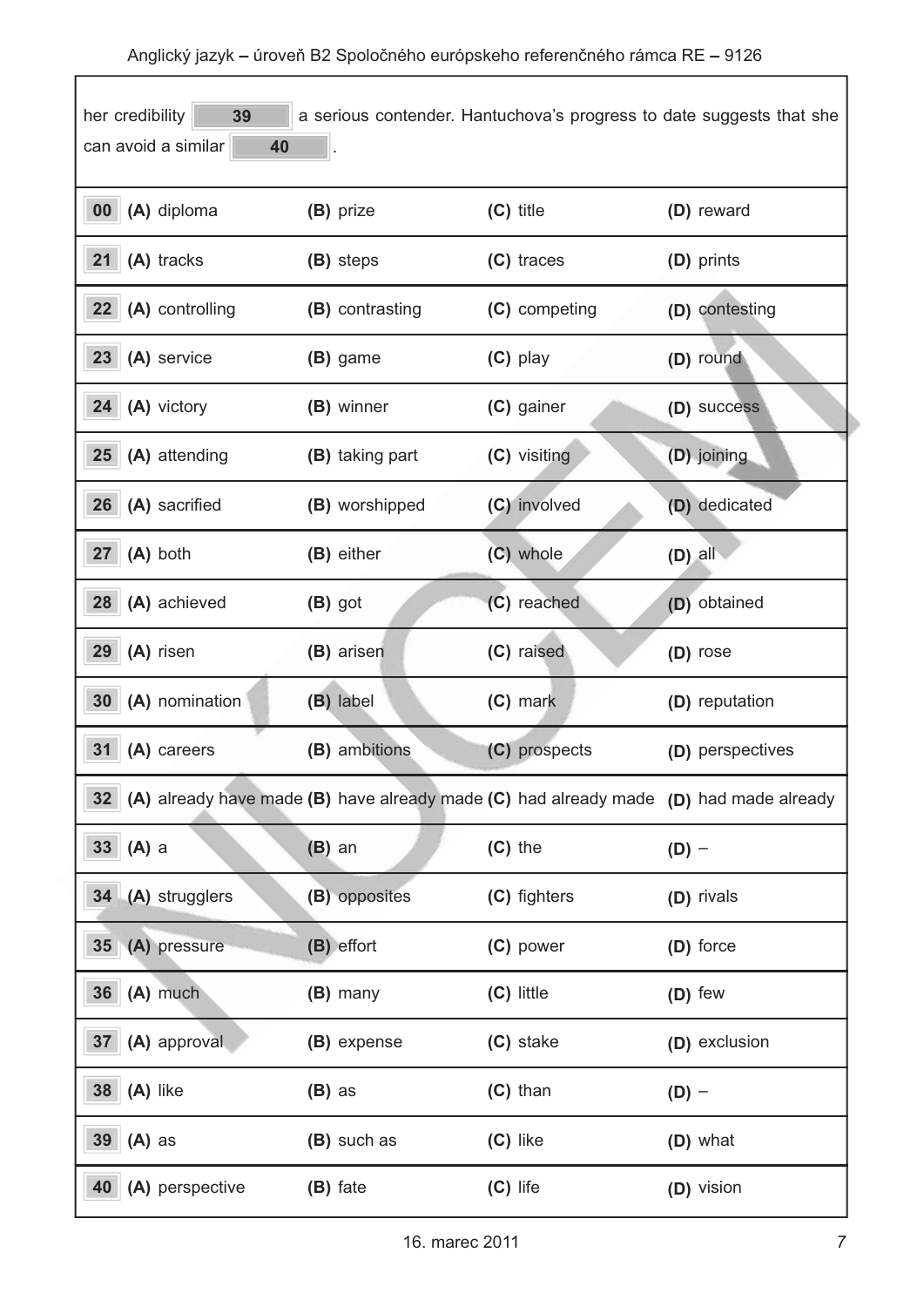٦

| Part 2: No Role Model for Boys (10 points)                                                                                                                                                                                                                                                                                                                                                                        |                   |  |  |  |
|-------------------------------------------------------------------------------------------------------------------------------------------------------------------------------------------------------------------------------------------------------------------------------------------------------------------------------------------------------------------------------------------------------------------|-------------------|--|--|--|
| For questions 41–50, read the text below. Use the word given in capitals at the end of each line to<br>form a word that fits in the space in the same line. The word given is in capitals for technical reasons<br>but answers should show correct use of both small and capital letters. Answers written entirely in<br>capital letters will be considered incorrect. There is an example at the beginning (00). |                   |  |  |  |
| 00<br>Example:<br>plentiful                                                                                                                                                                                                                                                                                                                                                                                       |                   |  |  |  |
| Write your answers on the answer sheet labelled $\mathcal{L}$ .                                                                                                                                                                                                                                                                                                                                                   |                   |  |  |  |
| Role models for girls are<br>with most women still role-modelling<br>00                                                                                                                                                                                                                                                                                                                                           | <b>PLENTY</b>     |  |  |  |
| 41<br>, communication and upbringing to the younger female generation.                                                                                                                                                                                                                                                                                                                                            | <b>WARM</b>       |  |  |  |
| While female role models such as Hillary Clinton, the late Princess Diana                                                                                                                                                                                                                                                                                                                                         |                   |  |  |  |
| and Madonna all showed masculine attributes like self-<br>42<br>, they also                                                                                                                                                                                                                                                                                                                                       | <b>ASSERTIVE</b>  |  |  |  |
| role-modelled the typical female nurturing<br>43<br>. Even the Iron Lady,                                                                                                                                                                                                                                                                                                                                         | <b>BEHAVE</b>     |  |  |  |
| Margaret Thatcher, had no problem with showing her feminine side in the face of                                                                                                                                                                                                                                                                                                                                   |                   |  |  |  |
| 44<br>. But boys now lack male role-models. Past male<br>human tragedy or                                                                                                                                                                                                                                                                                                                                         | <b>LOSE</b>       |  |  |  |
| role-models included Clarke Gable and James Bond who all displayed classic                                                                                                                                                                                                                                                                                                                                        |                   |  |  |  |
| male traits but they also role-modelled manners,<br>45<br>, respect for women                                                                                                                                                                                                                                                                                                                                     | <b>COURTEOUS</b>  |  |  |  |
| and would defend their family or friends if necessary. These role-models have                                                                                                                                                                                                                                                                                                                                     |                   |  |  |  |
| been replaced by Sylvester Stalone, Bruce Willis and Jean Claude Van Damme                                                                                                                                                                                                                                                                                                                                        |                   |  |  |  |
| playing characters who use<br>46<br>to solve their problems and cause                                                                                                                                                                                                                                                                                                                                             | <b>VIOLENT</b>    |  |  |  |
| destruction of other people's property. Four out of five primary<br>47                                                                                                                                                                                                                                                                                                                                            | <b>MIND</b>       |  |  |  |
| school teachers are now female and more and more boys are being raised by                                                                                                                                                                                                                                                                                                                                         |                   |  |  |  |
| single mothers. A man who role-models a<br>48<br>male attribute such as                                                                                                                                                                                                                                                                                                                                           | <b>TRADITION</b>  |  |  |  |
| holding a door open for a woman can be accused of being<br>49<br>or                                                                                                                                                                                                                                                                                                                                               | <b>SEX</b>        |  |  |  |
| aggressive.                                                                                                                                                                                                                                                                                                                                                                                                       |                   |  |  |  |
| The feminising of education has divided boys into two groups – the soft, gentle                                                                                                                                                                                                                                                                                                                                   |                   |  |  |  |
| types and the<br>50<br>bullies and school dropouts.                                                                                                                                                                                                                                                                                                                                                               | <b>DISCIPLINE</b> |  |  |  |
|                                                                                                                                                                                                                                                                                                                                                                                                                   |                   |  |  |  |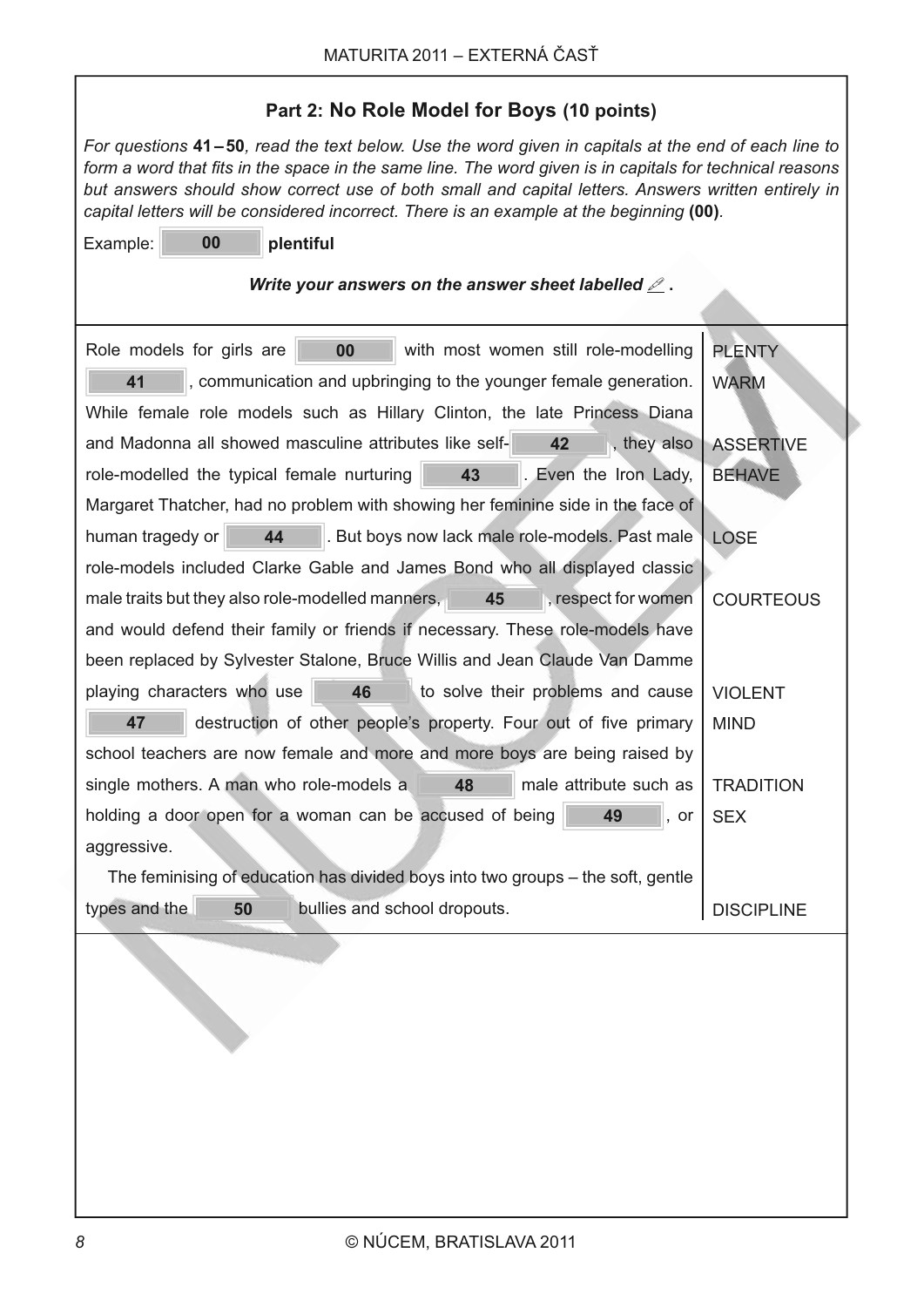| Part 3: St. Patrick's Day (10 points)                                                                                                                                                                                                                                                                                                                                                                                                                                                                                                                                                                                                                                                                                                                                                                                                                                                                                                                                                                                                                                                                                                                                                                                                                                                                                                                                                                                              |
|------------------------------------------------------------------------------------------------------------------------------------------------------------------------------------------------------------------------------------------------------------------------------------------------------------------------------------------------------------------------------------------------------------------------------------------------------------------------------------------------------------------------------------------------------------------------------------------------------------------------------------------------------------------------------------------------------------------------------------------------------------------------------------------------------------------------------------------------------------------------------------------------------------------------------------------------------------------------------------------------------------------------------------------------------------------------------------------------------------------------------------------------------------------------------------------------------------------------------------------------------------------------------------------------------------------------------------------------------------------------------------------------------------------------------------|
| Read the text below and fill in the gaps 51–60 with the correct verb form or verb tense. There is an<br>example at the beginning (00).                                                                                                                                                                                                                                                                                                                                                                                                                                                                                                                                                                                                                                                                                                                                                                                                                                                                                                                                                                                                                                                                                                                                                                                                                                                                                             |
| Example:<br>00<br>– came                                                                                                                                                                                                                                                                                                                                                                                                                                                                                                                                                                                                                                                                                                                                                                                                                                                                                                                                                                                                                                                                                                                                                                                                                                                                                                                                                                                                           |
| Write your answers on the answer sheet labelled $\mathcal{L}$ .                                                                                                                                                                                                                                                                                                                                                                                                                                                                                                                                                                                                                                                                                                                                                                                                                                                                                                                                                                                                                                                                                                                                                                                                                                                                                                                                                                    |
| Many people who<br>00<br>(come) to the United States as immigrants had come from Ireland.<br>More than one-half of the soldiers who<br>51<br>(fight) in the Revolutionary War had Irish<br>52<br>(say), Irish descendants in the United States put on a noisier and<br>ancestors. Today, it<br>bigger St. Patrick's Day celebration than the people in Ireland. Every year on March 17 <sup>th</sup> or the<br>preceding Saturday, cities with a large population of Irish Americans have parades<br>53<br>(organize) in an attractive way. Green is one of the national colours of Ireland and also one of the<br>(paint) on the streets where the parade will travel. People<br>signs of spring. Green stripes<br>54<br>55<br>(wear) green shirts, ties, hair ribbons and hats since the first ceremony was organised.<br>(serve, even) green beer on that day!<br>Many American bars<br>56<br>Just like many other holidays in the United States, St. Patrick's Day has its origins in ancient times.<br>A young boy named Patrick lived in the British Isles, a land that<br>57<br><i>(invade)</i> and conquered<br>first by the Romans and then by Germanic tribes. Patrick<br>58<br>(capture) and taken as a slave<br>from the British Isles to what is now Ireland. He lived there for several years<br>(herd)<br>59<br>sheep. He was a religious boy, and he prayed that he<br>60<br>(return) to his homeland some<br>day. |
| This is the end of Section II. Please turn the page and continue with Section III.                                                                                                                                                                                                                                                                                                                                                                                                                                                                                                                                                                                                                                                                                                                                                                                                                                                                                                                                                                                                                                                                                                                                                                                                                                                                                                                                                 |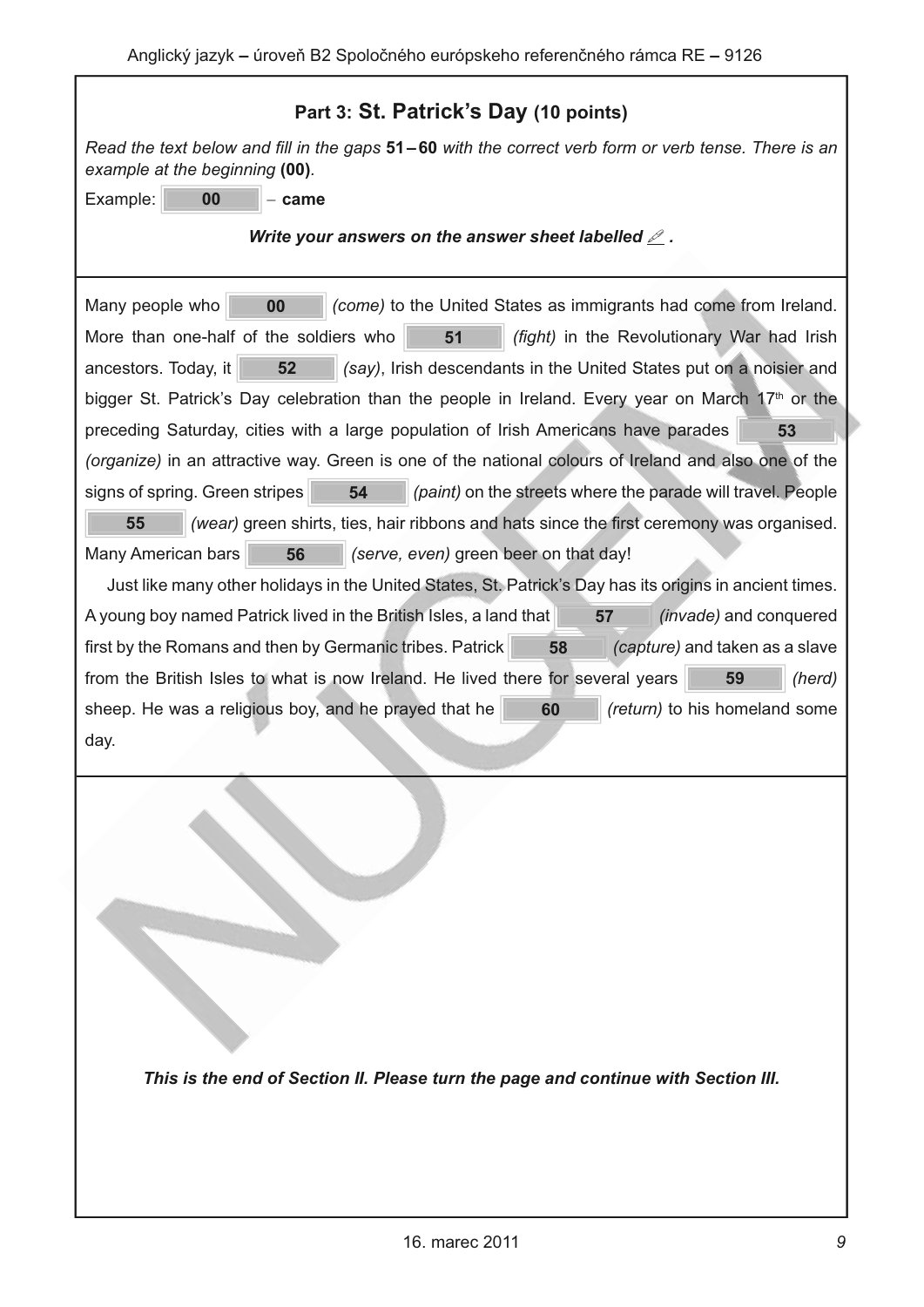## Section III - READING (20 points)

*This section of the test has three parts. To complete this section of the test, you will need approximately 45 minutes.*

### Part 1: The Case against Katawa (7 points)

*Read the article about a dangerous sport. For questions* **61-67**, decide which of the sentences (A)-(J) below the text best fits into each of the numbered gaps in the article. There are three extra sentences which do not fit any of the gaps.

### Mark your answers on the answer sheet labelled **x**.

Seventeen-year-old Mathias Greene was attacked by a gang of boys as he walked home from a disco one night. **61** This was the reason that he just stood there believing his attackers could not hurt him.

Geoff Hurleyson was worried that his son was not getting any exercise. **62** The thirteen--year-old had been going to Katawa classes for less than three months when his father became worried about the bruises on Frank's stomach and back. **63 Frank argued that the 'inner** force' had protected him and his father had trouble persuading Frank to stop doing Katawa.

Katawa was brought to Britain by Leonard Ching. **64 Charlot** Katawa's followers claim it protects the body from any blow or attack and prevents it from suffering any pain or injury. It is suggested that Katawa can damage one's health. An instructor claimed he could cure any injuries through 'mental healing'. Followers of Katawa can progress very rapidly. One person who had been doing Katawa for ten months already had a black belt.  $\blacksquare$  65  $\blacksquare$  This is because the only qualification you need to become an instructor is a black belt!

People progress in Katawa by doing 'inner force tests'. The demonstrations of Katawa usually include breaking bricks on a man's stomach. **66** Doctors, however, are worried about the risks of long-term injury to hands, wrists and internal organs.

Despite all this, many people are devoted to Ching and prepared to defend Katawa.  $\blacksquare$  67 After a police investigation, he has already left Britain.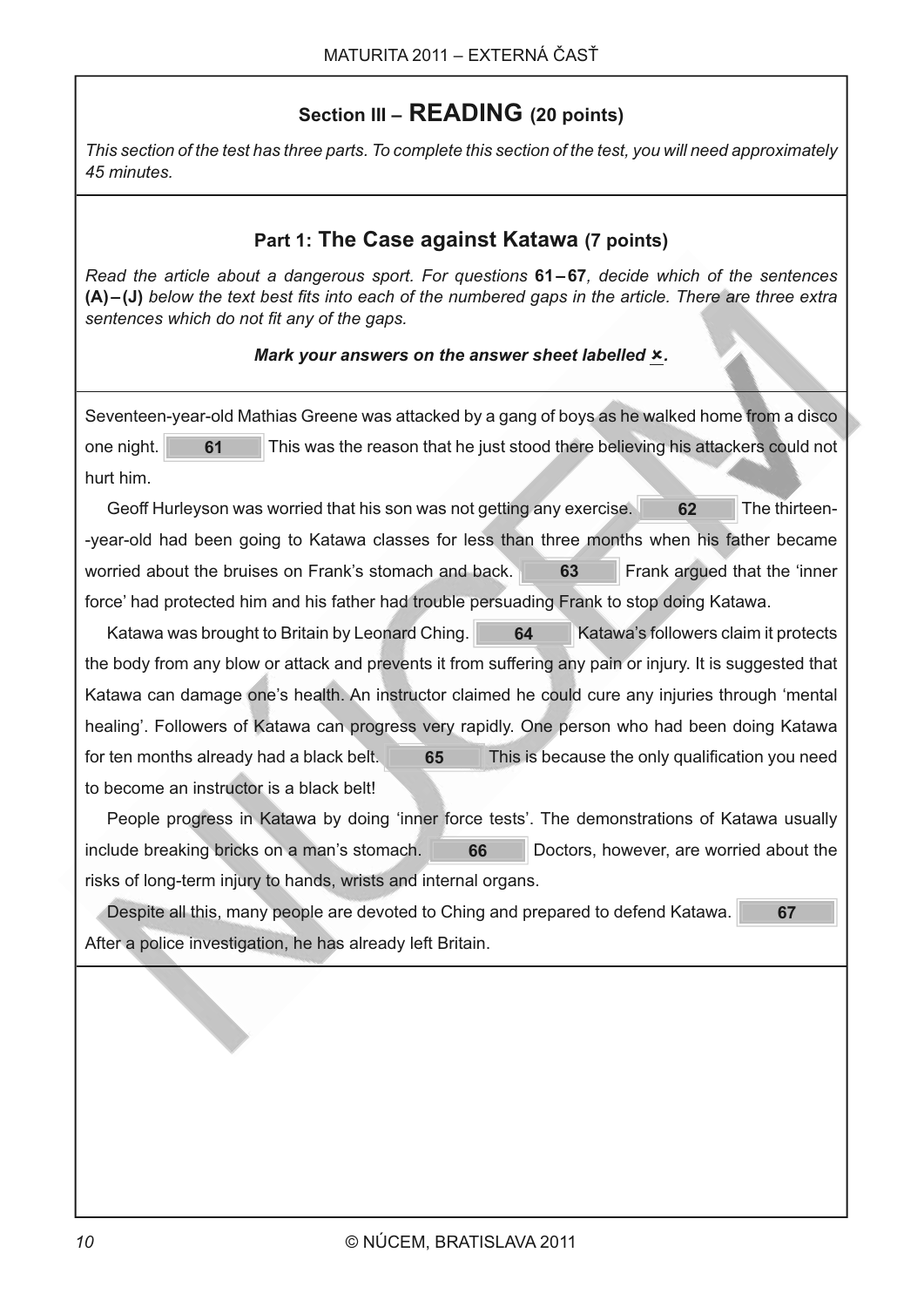- (A) Frank complained about the injuries.
- (B) The tests are impressive to look at.
- (C) Its main technique is an 'inner force'.
- (D) Practising Katawa, he was sure that his 'inner force' would protect him.
- (E) Ching himself has less faith than these followers.
- (F) Some instructors are only twelve or thirteen years old!
- (G) He was therefore very happy when his son Frank decided to go to martial arts classes.
- (H) Leonard Ching says the exercises are suitable for 'mental healing'.
- (I) He got them during tests on his 'inner force'.
- (J) The tests had nothing to do with improving one's strength.

Please turn the page and continue with Section III.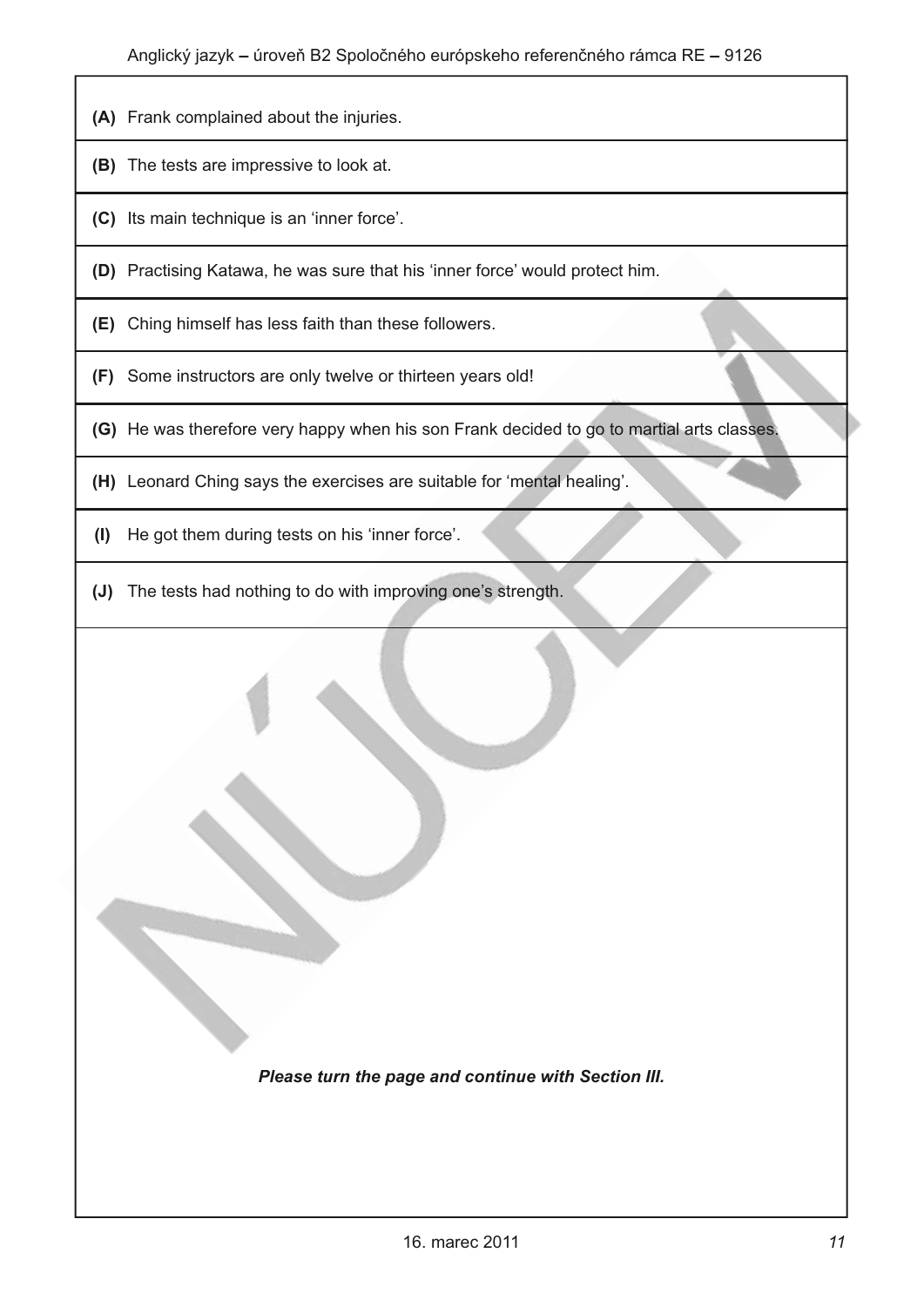#### Part 2: About an Online Degree (6 points)

Read about online degrees. Decide whether the statements 68-73 are true (A) or false (B). For each statement also write the letter  $(a) - (e)$  of the paragraph in which you found the evidence for your answer.

Mark your answers on the answer sheet labelled  $x$ .

- (a) In the recent era the internet has simplified many problems in our lives. Online degrees are an example. There are many programmes which are offered as online degrees. These are taken up by students across the world due to the ease of access and their flexibility. For anyone who wants to pursue a career in the field of business, medical or other areas of education, online degrees provide the best way to achieve a degree without going to much trouble.
- (b) Online degrees are the best way to enhance education for people who are already working or somehow are facing a lack of time, due to which they cannot be at educational institutes. This is the reason on-line degree programmes are very popular among single mothers who can now pursue their studies without having to set foot outside their homes. However, people who wish to get online degrees in order to improve their chances of promotion or a better wage or salary at the workplace should always keep in mind their bosses' business objectives.
- (c) The courses offered through the degrees are varied and range from business studies to a nursing diploma and much more. The training and the degrees will allow the students to enhance and improve their knowledge and skills related to their jobs or fields of interest. The application process is very simple. All one needs is the motivation to excel and a high school diploma.
- (d) Depending on the level of previous learning, one can choose the level of the online degree to be attained. The legality of online degrees varies from one state, country and province to another and depends on the rules of the institutes offering the degree as well. However, prior to getting admission to the institutes offering the online degrees, one should research the reputation of the institute and the level of experience and skills of the faculty.
- (e) Due to the highly flexible hours, one can choose to study at times that best suit their busy schedules. Most of the educational institutes which offer online degree programmes provide the facility for students to enrol at all times of the year. Most of the course lectures and other requirements are made available to students so that they can download them at any time and progress with their education.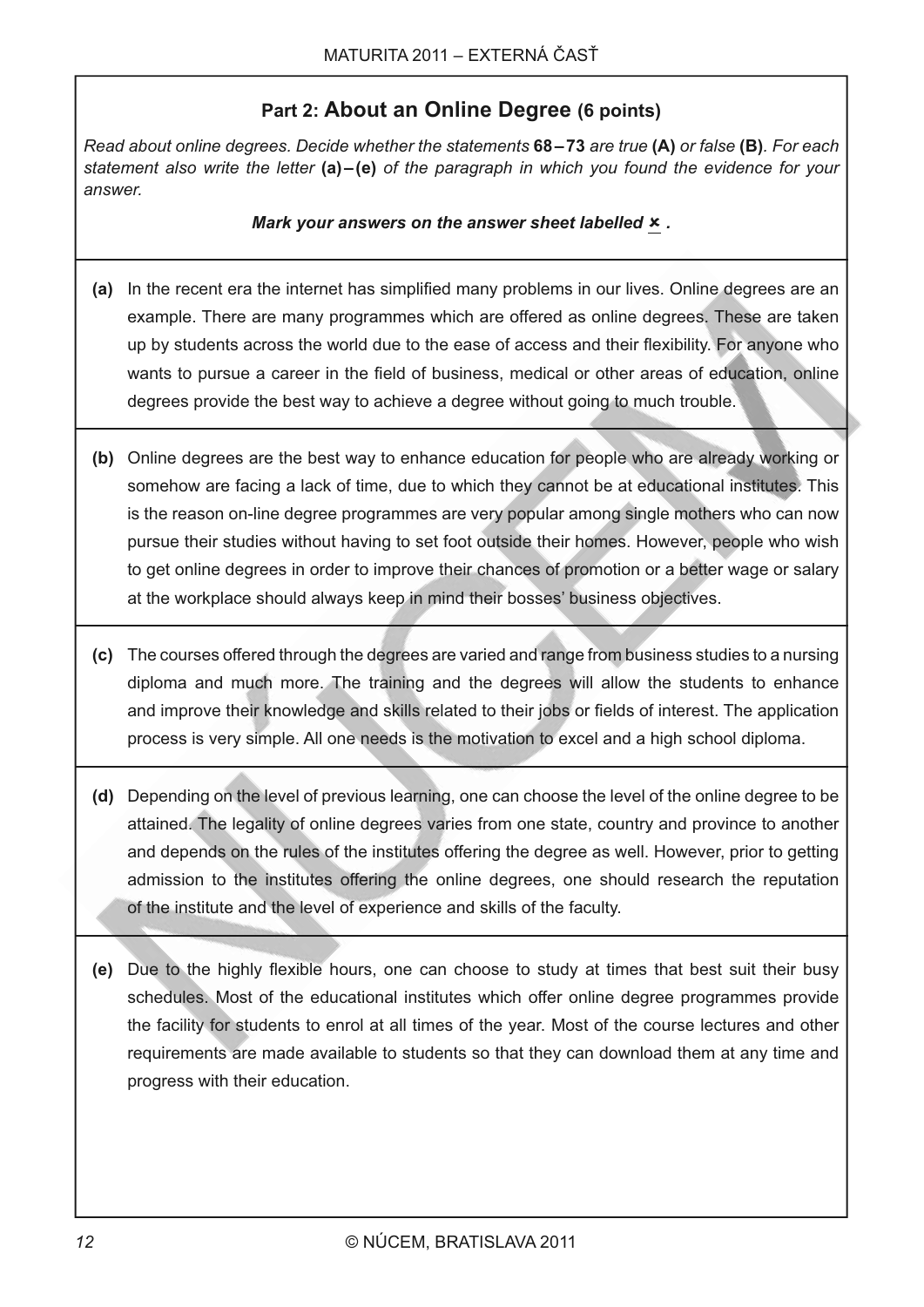Anglický jazyk – úroveň B2 Spoločného európskeho referenčného rámca RE – 9126

| All online degrees are recognised equally throughout the states.<br>68 |                                                               |           |                                                                             |  |
|------------------------------------------------------------------------|---------------------------------------------------------------|-----------|-----------------------------------------------------------------------------|--|
|                                                                        | (A) true                                                      | (B) false | Which of the paragraphs $(a)$ – $(e)$ supports your answer?                 |  |
| 69                                                                     | The time to enrol for an online degree is usually restricted. |           |                                                                             |  |
|                                                                        | (A) true                                                      | (B) false | Which of the paragraphs $(a)$ – $(e)$ supports your answer?                 |  |
| 70                                                                     |                                                               |           | Applying for an online course is not always straightforward.                |  |
|                                                                        | (A) true                                                      | (B) false | Which of the paragraphs $(a)$ – $(e)$ supports your answer?                 |  |
| 71                                                                     |                                                               |           | Nursing courses are part of the wide range offered.                         |  |
|                                                                        | (A) true                                                      | (B) false | Which of the paragraphs $(a)$ – $(e)$ supports your answer?                 |  |
| 72                                                                     |                                                               |           | There are few difficulties if a student wants to achieve an online degree.  |  |
|                                                                        | (A) true                                                      | (B) false | Which of the paragraphs $(a)$ – $(e)$ supports your answer?                 |  |
| 73                                                                     |                                                               |           | Enrolling for an online degree does not have to meet employers' strategies. |  |
|                                                                        | $(A)$ true                                                    | (B) false | Which of the paragraphs $(a)$ – $(e)$ supports your answer?                 |  |
|                                                                        |                                                               |           |                                                                             |  |
|                                                                        |                                                               |           | Please turn the page and continue with Section III.                         |  |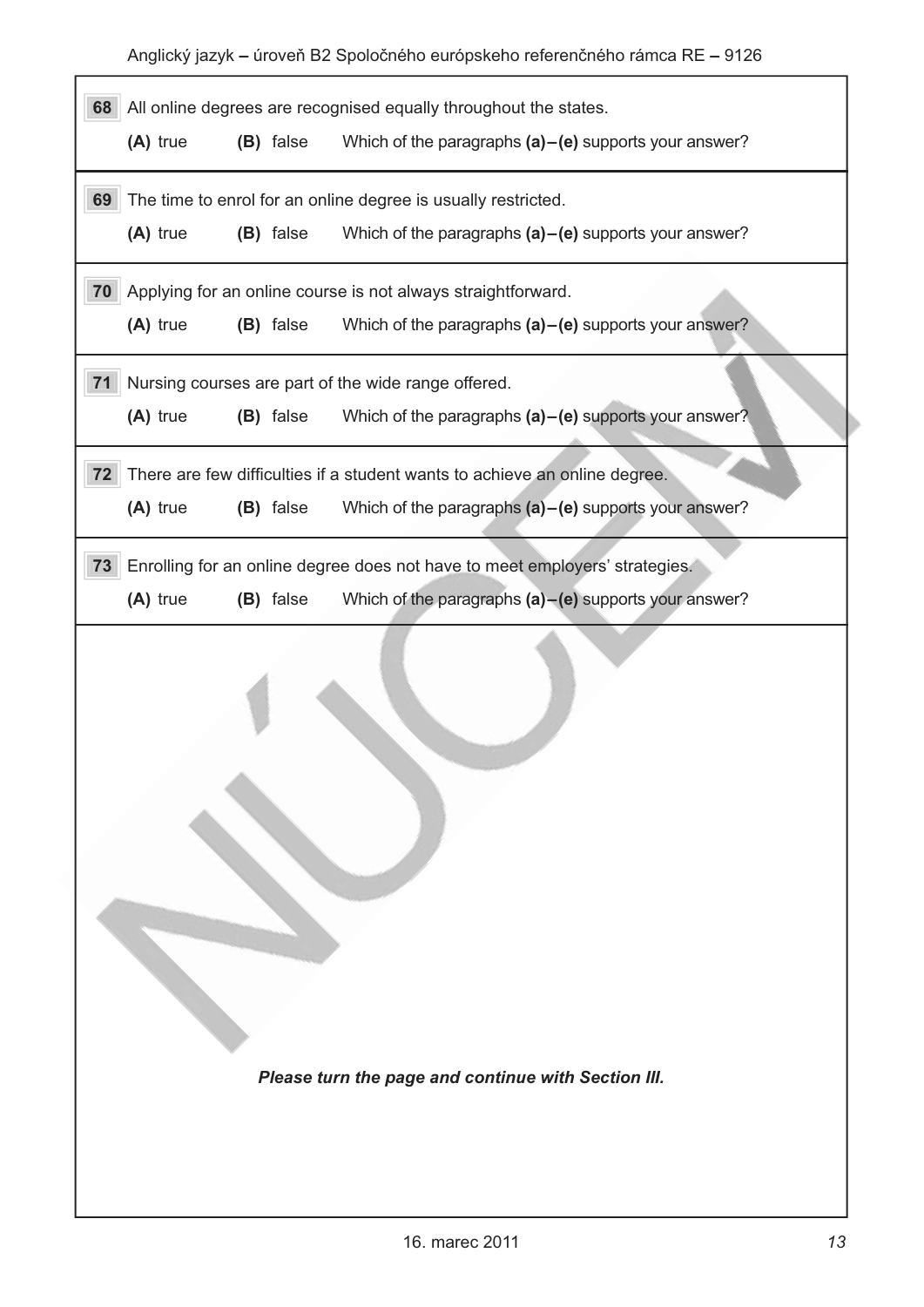#### Part 3: Slot Canyons (7 Points)

Read the text about some slot canvons of the American Southwest. Complete the sentence 74–80 below, using the information from the text. Write one or two words in your answers. The sentences do not follow in the same order as the information appears in the text.

#### Write your answers on the answer sheet labelled  $\mathcal{L}$ .

Slot canyons are a unique natural phenomenon formed in areas with relatively low rainfall. These narrow canyons have been carved over millions of years, forming an unmistakable imprint in the surrounding desert.

Because of the manner in which they are shaped, slot canyons can be thousands of feet deep, and yet narrow to no more than a few feet. Because these types of canyons are especially likely to flood during rainy weather, be sure to plan any visits during the dry season.

Nestled on part of the Navajo reservation land, Antelope Canyon is located near Page, Arizona. Antelope has the honour of being the most photographed of the slot canyons, so it may be the image which leaps to mind if you're already familiar with these types of canyons. Antelope Canyon is a popular choice because it is reasonably accessible, making it attractive to the public at large.

Situated in Zion National Park, Echo Canyon is accessible via the Hidden Canyon Trail. If you wish to travel the entire length of Echo, some fairly advanced skills are required. While the lower part of the canyon can be explored easily enough by the novice outdoorsman, traversing all of it requires a technique called rappelling using ropes (for which a permit is required) and swimming in some sections.

Neighbouring Echo, Zion Canyon is also located in Zion National Park. Formed by the Virgin River, the entire canyon bottom is submerged, so you will have to be willing to get a bit wet. The best time to hike this canyon is from summer into the autumn months, because the water level is generally lower. However, it is important to be safety-conscious, and always note the flood danger, which is posted daily by the National Park Service (NPS).

Buckskin Gulch meets the Paria River, making it an excellent side hike while traversing the main Paria Canyon. Buckskin Gulch is the longest slot canyon in the world. Often, the floor of the canyon is damp, with water pooling in certain areas. When planning your trip to Buckskin, it is important to take this into account and select your equipment accordingly. The canyon walls rise to five hundred feet at some points, lending a grandiose feeling to Buckskin Gulch.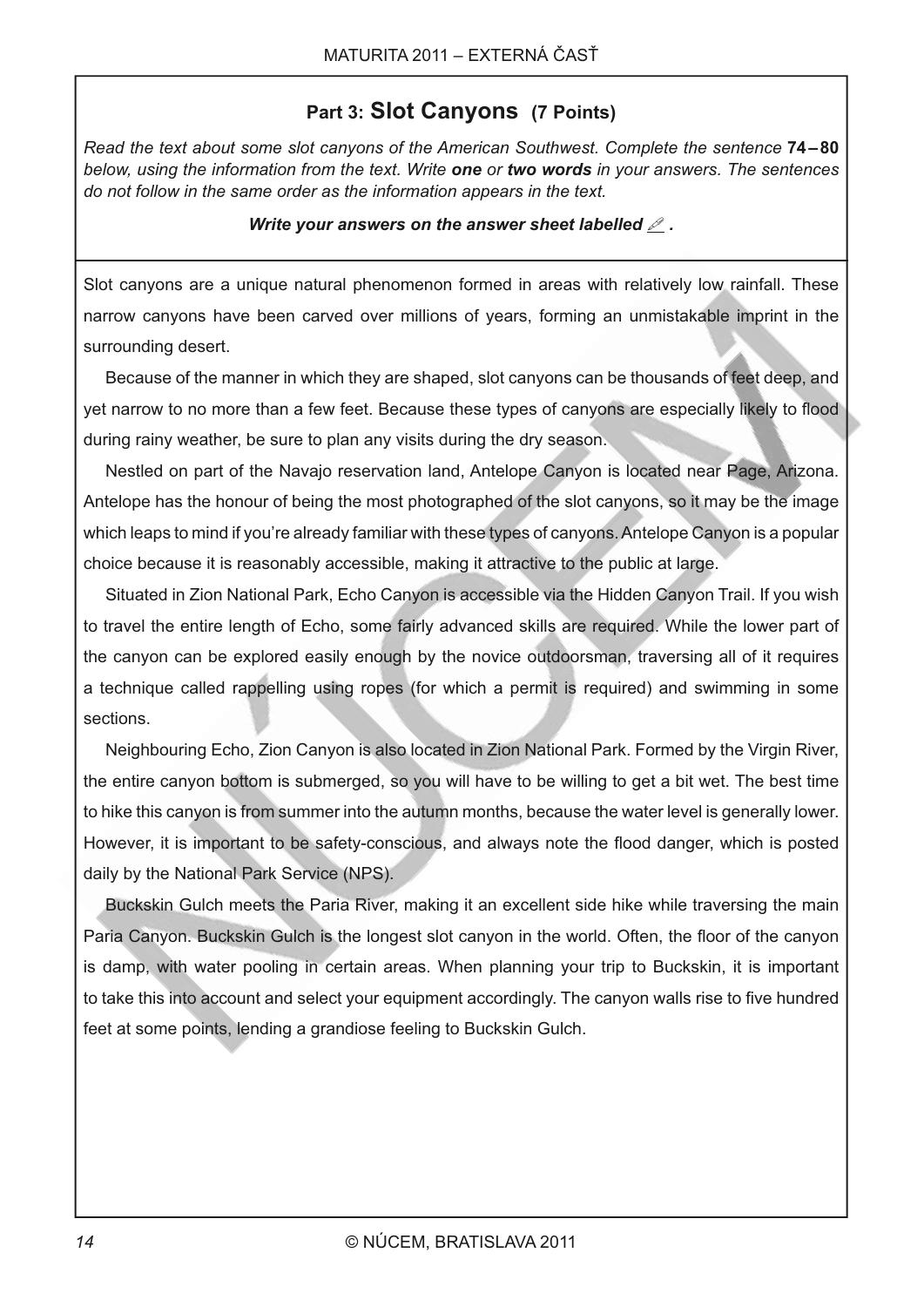| 74<br>Antelope Canyon takes up part of the<br>reservation.                                  | $(1$ word)  |
|---------------------------------------------------------------------------------------------|-------------|
| 75<br>When planning a trip to Zion, it is advisable to note the<br>issued by the NPS daily. | (2 words)   |
| 76<br>A splendid hike may be made where Buckskin joins the                                  | (2 words)   |
| 77<br>A slot canyon is significantly deeper than it is                                      | (1 word)    |
| 78<br>The most popular canyon to photograph is                                              | (2 words)   |
| 79<br>Slot canyons are found in areas with almost                                           | $(2$ words) |
| to go through the entire Echo Canyon.<br>80<br>It is not suitable for a/an                  | $(1$ word)  |
|                                                                                             |             |

#### Vyhlásenie o autorstve

Toto dielo a jeho obsah (vrátane grafickej úpravy a usporiadania) je chránené autorským právom podľa zákona č. 618/2003 Z. z. o autorskom práve a právach súvisiacich s autorským právom (autorský zákon) v znení neskorších predpisov.

Nositeľom majetkových práv k autorskému dielu je Národný ústav certifikovaných meraní vzdelávania (NÚCEM), ktorý je oprávnený vykonávať tie majetkové práva k dielu, ktoré sú vyhradené.

Na každé použitie tohto diela, najmä na vyhotovenie jeho rozmnoženiny, verejné prezentovanie a rozširovanie originálu diela alebo jeho rozmnoženiny predajom alebo inou formou prevodu vlastníckeho práva a spracovanie diela je potrebný predchádzajúci písomný súhlas NÚCEM.

Akékoľvek použitie diela bez súhlasu NÚCEM môže mať za následok postihnutie občianskoprávnou alebo trestnoprávnou cestou, vznik zodpovednosti za škodu spôsobenú nositeľovi majetkových práv alebo autorovi v zmysle ustanovení Občianskeho zákonníka a Trestného zákona, prípadne uplatnenie iných práv NÚCEM vyplývajúcich mu z autorského zákona a iných právnych predpisov.

#### THE END